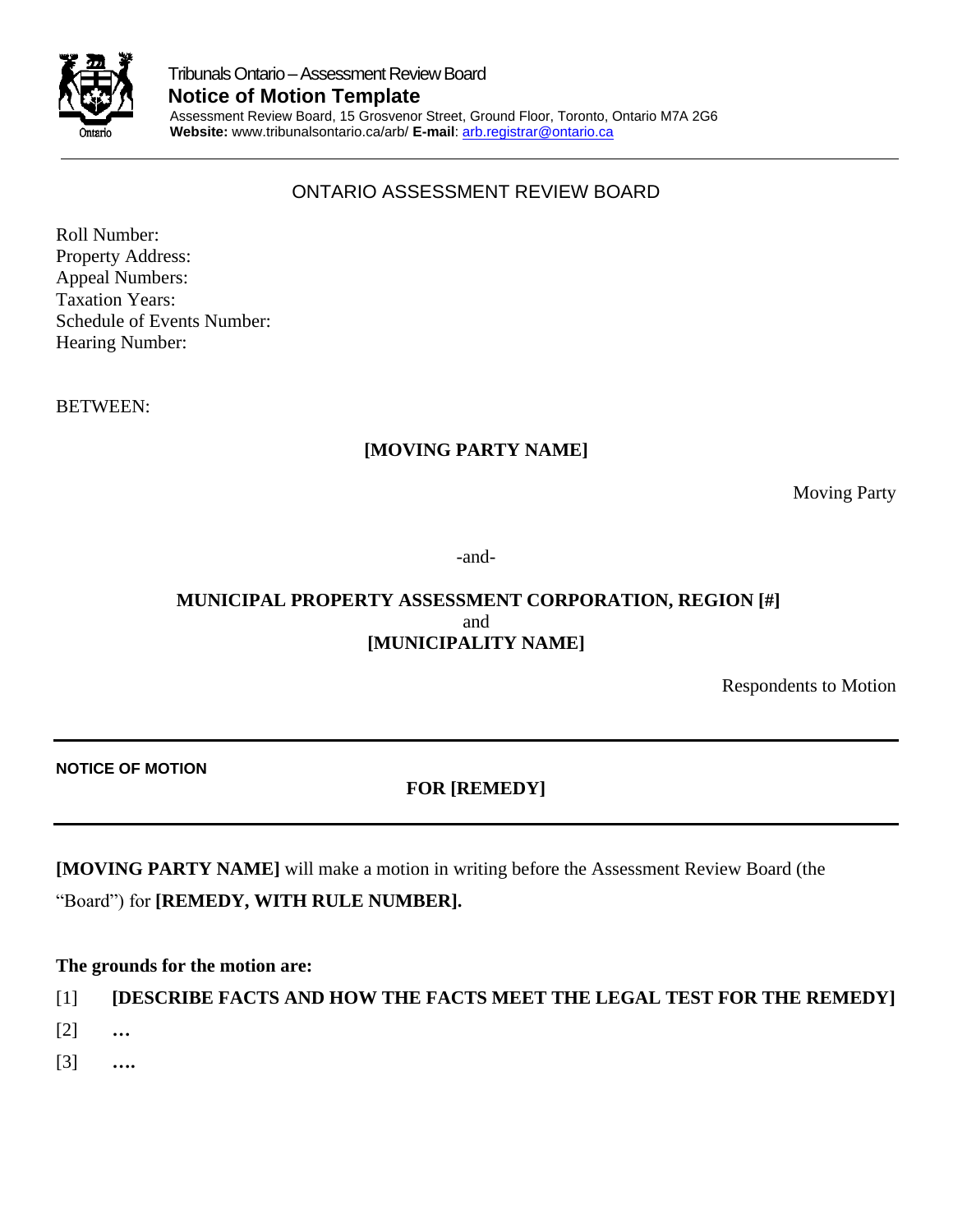# [4]

### **The following evidence will be relied upon:**

- a) The Affidavit of **[AFFIANT NAME]** affirmed **[AFFIRMATION DATE]**; and
- b) …
- c) ..

Dated at **[CITY]** this \_\_ day of **[MONTH]**, 2017.

### **[REPRESENTATIVE SIGNATURE]**

## **[REPRESENTATIVE NAME]**

\_\_\_\_\_\_\_\_\_\_\_\_\_\_\_\_\_\_\_\_\_\_\_

### **[REPRESENTATIVE ADDRESS]**

Phone: Fax: Email:

**TO:** Assessment Review Board 15 Grosvenor, Ground Floor Toronto, ON M7A 2G6

> **Kelly Triantafilou, Registrar**  Phone: 416-371-6435 Email: arb.registrar@ontario.ca

**AND TO:** Municipal Property Assessment Corporation PO Box 485, Stn D Scarborough, ON M1R 5T5

> **[MPAC CONTACT PERSON]**  Phone: Fax: Email:

**AND TO: [MUNICIPAL ADDRESS]** 

> **[MUNICIPAL CONTACT PERSON]**  Phone: